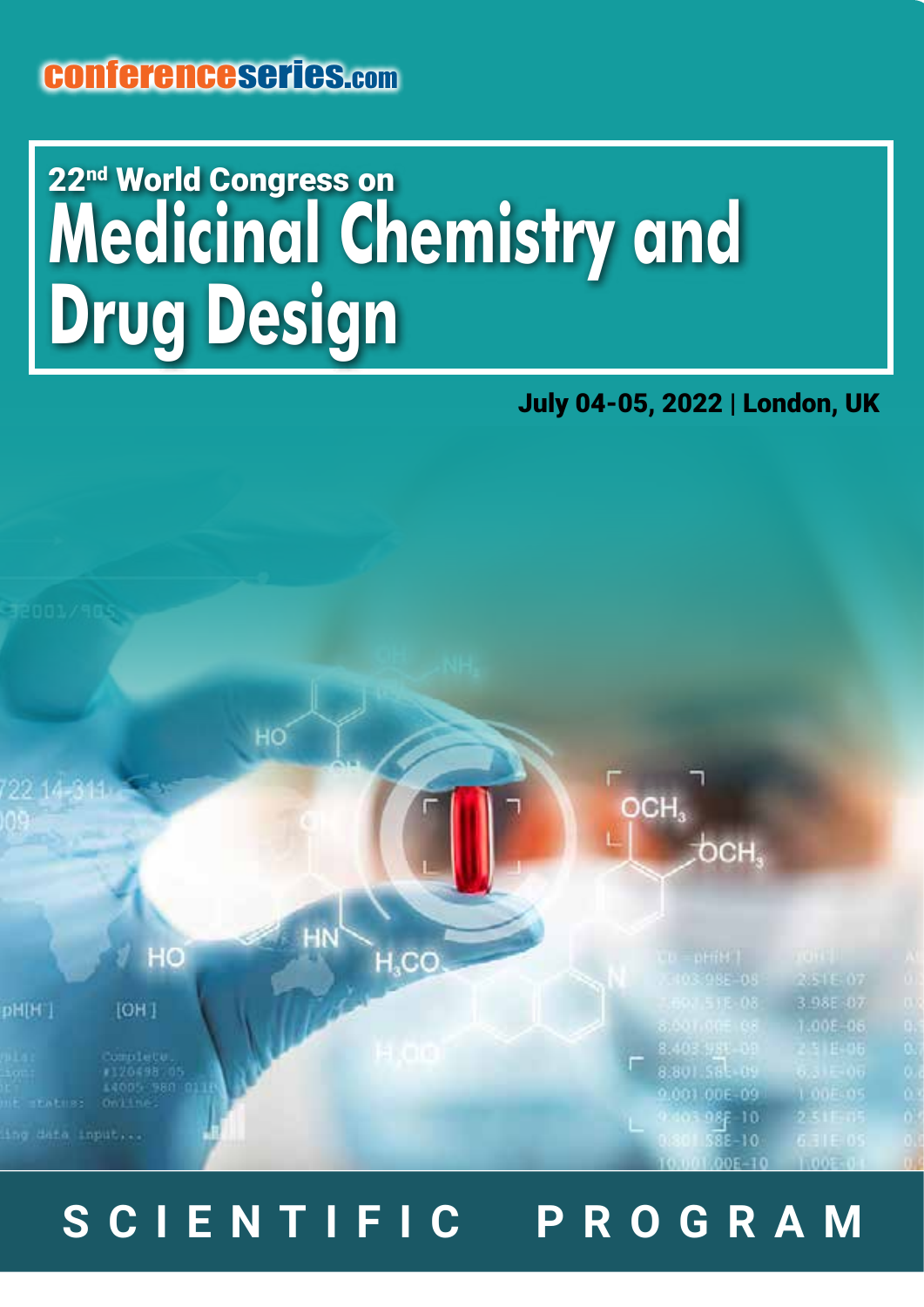

#### 13:10-13:15 Case Reports

#### 13:15-14:00 LUNCH BREAK

|                       | <b>MEETING HALL 01</b>                                | <b>MEETING HALL 02</b>                                       |
|-----------------------|-------------------------------------------------------|--------------------------------------------------------------|
| 14:00-16:00 Talks On: | <b>Applied Medicinal Chemistry</b>                    | <b>Talks On:</b><br><b>Chem-Corona (CoronaVirus)</b>         |
|                       | Analytical chemistry                                  | Corona virus infection may prevent<br>reinfection            |
|                       | Organometallic chemistry                              | Coronavirus infection-A global threat to<br>human population |
|                       | Applications of applied chemistry                     | Rapid Transmission                                           |
|                       | Current advancements in pure<br>and applied chemistry |                                                              |

#### 16:00-16:20 COFFEE BREAK

| <b>MEETING HALL 01 (16:20-17:00)</b>   | <b>MEETING HALL 01 (17:00-18:00)</b> |
|----------------------------------------|--------------------------------------|
| <b>Young Researchers Presentations</b> | Workshop                             |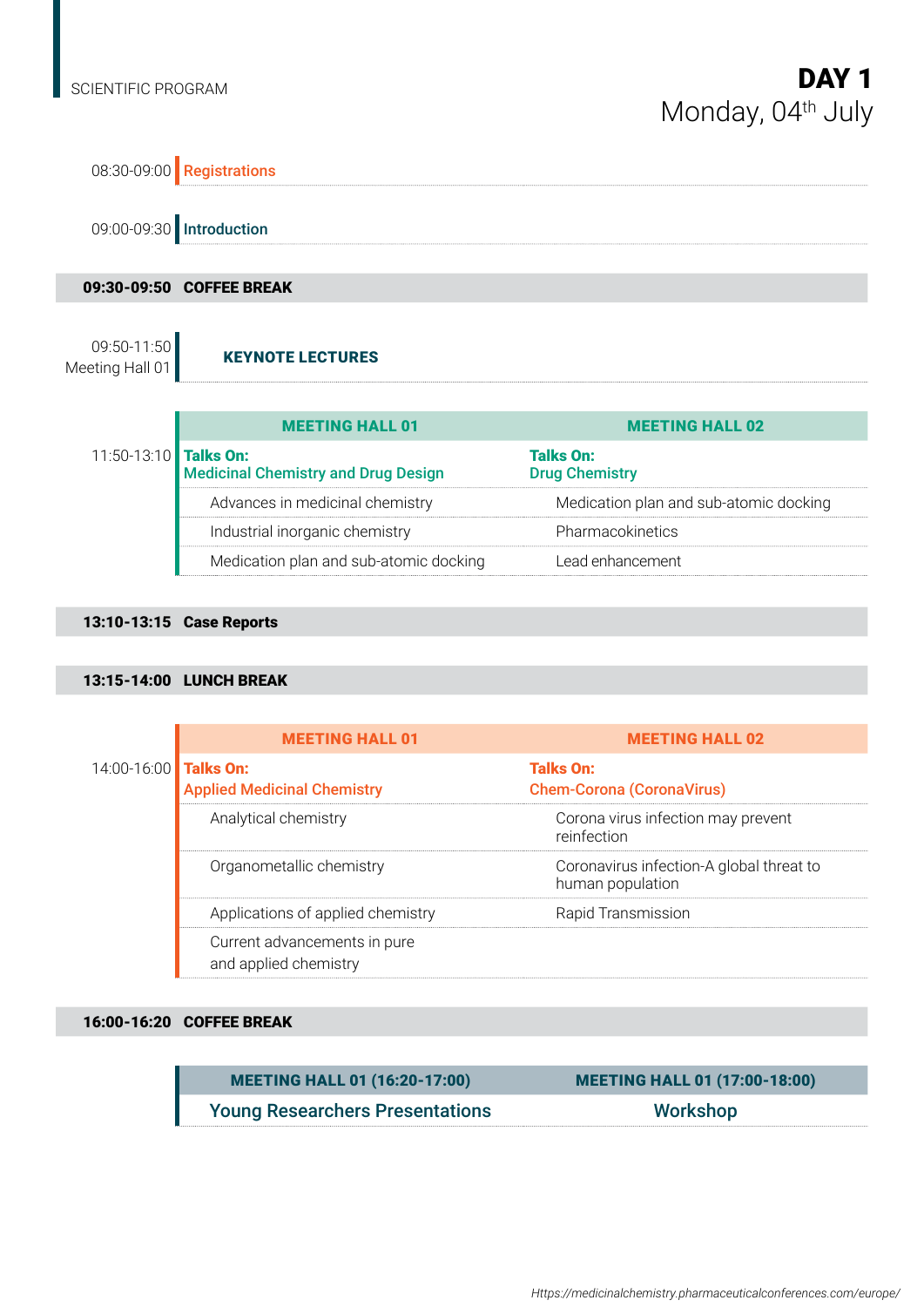09:00-10:30<br>Meeting Hall 01 **KEYNOTE LECTURES** 

#### 10:30-10:50 COFFEE BREAK

|                       | <b>MEETING HALL 01</b>                                        | <b>MEETING HALL 02</b>                                                       |
|-----------------------|---------------------------------------------------------------|------------------------------------------------------------------------------|
| 10:50-12:50 Talks On: | <b>Frontiers in Chemistry</b>                                 | <b>Talks On: Targeted Drug Delivery System-TDDS</b><br>(Smart Drug Delivery) |
|                       | Peptides with dual Antimicrobial and<br>anticancer activities | Nanotechnology in drug discovery                                             |
|                       | Biotransformation of drugs                                    | Medicinal chemistry in modern drug discovery                                 |
|                       | Interaction of drugs with enzyme systems                      | Natural products drug discovery                                              |
|                       | Recent advances in drug design                                | Novel drug discovery & drug delivery                                         |
|                       | Anticancer activity of maize Bioactive<br>peptides            |                                                                              |

#### 12:50-13:35 LUNCH BREAK

|                       | <b>MEETING HALL 01</b>                      | <b>MEETING HALL 02</b>                                           |
|-----------------------|---------------------------------------------|------------------------------------------------------------------|
| 13:35-15:55 Talks On: | <b>Vaccines and Autism</b>                  | <b>Talks On:</b><br><b>Biologic Drugs in Autoimmune Diseases</b> |
|                       | Do vaccines for children cause autism?      | Autoimmune and inflammatory disorders                            |
|                       | Research supports vaccinating               | Biologic drugs in Rheumatoid arthritis                           |
|                       | Autism genetic risk factors                 | Autoimmune Diseases induced by TNF-<br>Targeted therapies        |
|                       | Autism environmental risk factors           | Adverse effects and safety                                       |
|                       | A pattern of depressed resistance in autism | Drawbacks of biologic therapies                                  |

#### 15:55-16:15 COFFEE BREAK

MEETING HALL 01 (16:15-17:00) MEETING HALL 01 (17:00-18:00)

Poster Presentations Norkshop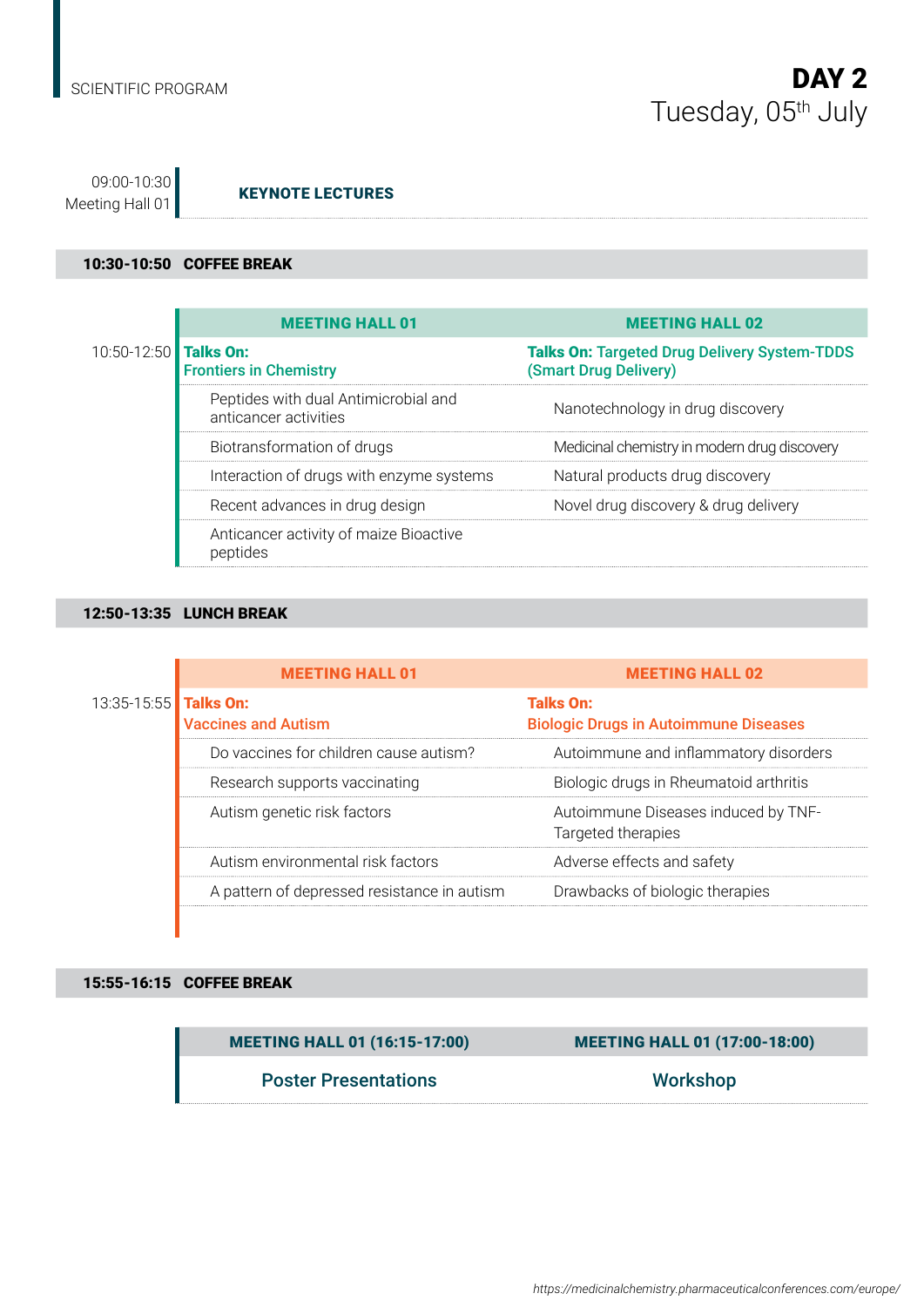# PAST AFFILIATES

Sanjay Gandhi, *Southmead Hospital, UK*

Vikas Leelavati Balasaheb Jadhav, *Dr.D.Y.Patil University, India*

Abdulrahman A. S. Alsayyari, *Qassim University, Saudi Arabia*

Masoud Hashemi, *Shahid Beheshti University of Medical Sciences, Iran*

Hissa Mohammed, *National center for Cancer Care and Research, Qatar*

Chih-Jen Hung, *Taichung Veterans General Hospital, Taiwan*

M. A. Alnafea *King Saud University, Saudi Arabia*

Monica Kansal, *Jaypee Hospital, India*

David Sipos, *University of Pecs Faculty of Health Sciences, Hungary*

Amjed Eljaili, *Ysbyty Gwynedd, UK*

Shahriari Mozhgan, *Tehran University, Iran*

Daniel L. Farkas, *University of Southern California, USA*

Claudia Paola Rivera-Uribe, *Nuevo León Autonomous University, Mexico*

Ala khasawneh, *University of Pécs, Hungary* Syed Muhammad Anwar, *University of Engineering and Technology, Pakistan*

Kunwarpal singh, *Sri Guru Ram Das Institute of Medical Sciences and Research, India*

Shajeem Shahudeen, *Vivid Diagnostic Centre, India*

Dongyeon Lee, *Yonsei University, South Korea*

M. A. Alnafea, *King Saud University, Saudi Arabia*

David Sipos, *University of Pecs Faculty of Health Sciences, Hungary*

Ala khasawneh *University of Pécs, Hungary*

Mustafa Sabil, *United Kingdom*

Zang-Hee Cho, *Seoul National University, South Korea*

Bin Zheng, *University of Oklahoma, USA*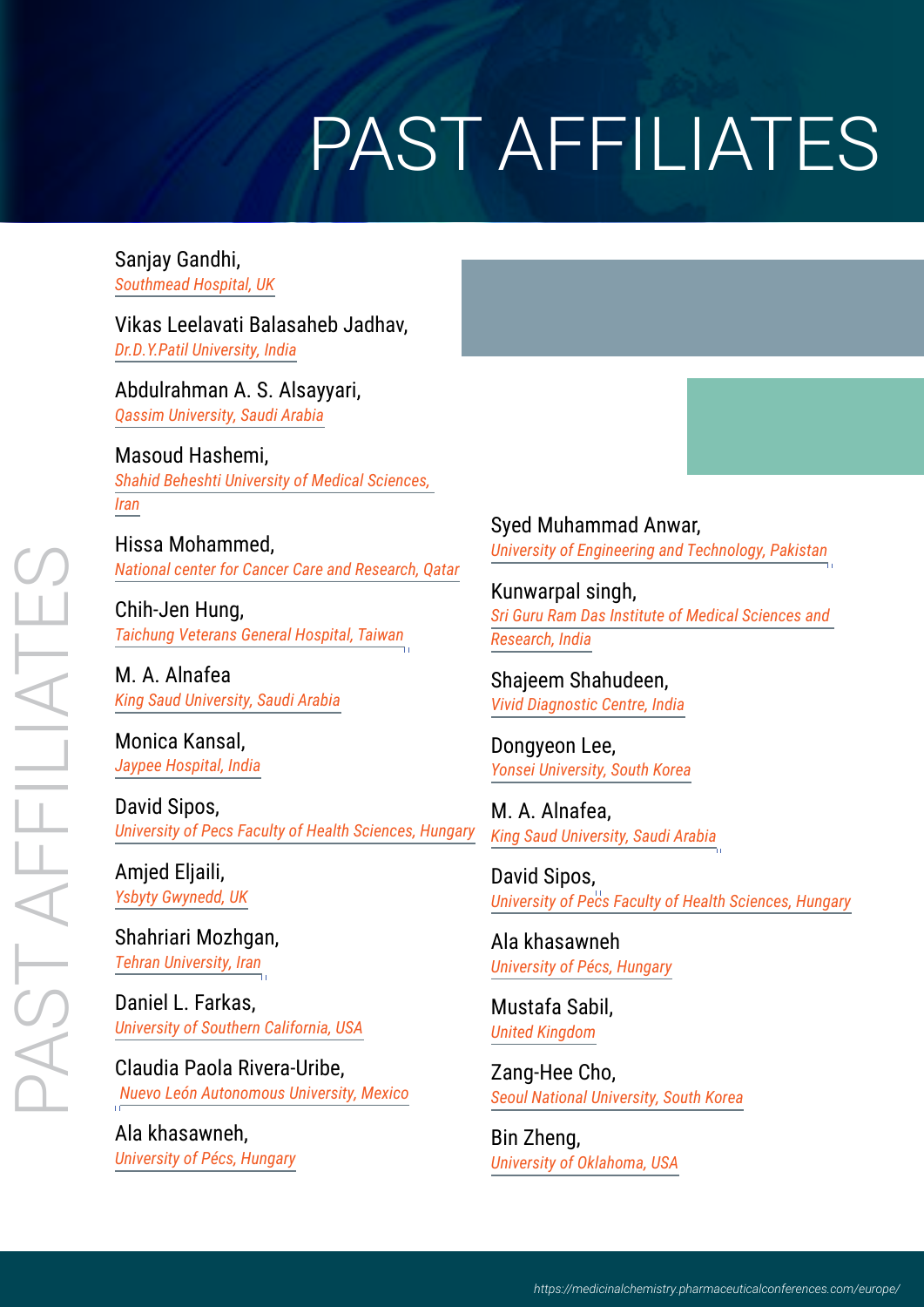# PAST AFFILIATES

Michael L Goris, *Stanford University School of Medicine, USA*

Bital Savir-Baruch, *Loyola University Medical Center, USA*

#### Ilona Kowalik-Urbaniak, *Client Outlook Inc., Canada*

Monika Beresova, *University of Debrecen, Hungary*

Hang Joon Jo, *Mayo Clinic, USA*

Elaine Iuanow, *Cleveland Clinic Foundation, USA*

Barath Narayanan Narayanan, *University of Dayton, USA*

Jamal Zweit, *Virginia Commonwealth University, USA*

David A Gutman, *Emory University School of Medicine, USA*

Limin Yang, *University of Iowa, USA*

Tamara Feygin, *University of Pennsylvania, USA*

Hesham El Sheikh, *Benha University, Egypt*

Manohar Roda, *University of Mississippi, USA*

Daniel Pastore, *Sao Paulo University School of Medicine, Brazil*

Mafalda Gomes, *University of Porto, Portugal* Nilda Espinola-Zavaleta, *National Institute of Cardiology Ignacio Chavez, Mexico*

Svietlana Jefic. *University Clinical Centre of Repablic of Srpska, Bosnia and Herzegovina*

Aminur Rahman, *National Institute of Neurosciences and Hospital, Bangladesh*

Shivaram Poigai Arunachalam, *Mayo Clinic, USA*

Ken Miles *University College London, UK*

Tanya Moseley *University of Texas MD Anderson Cancer Centre, USA*

Hyoung K Lee *Missouri University of Science and Technology, USA*

Mariela Agolti *Centre of Nuclear Medicine, Argentina*

Partha S Choudhury *Rajiv Gandhi Cancer Institute and Research Centre, India*

Juan de dios Berna Mestre *University of Murcia, Spain*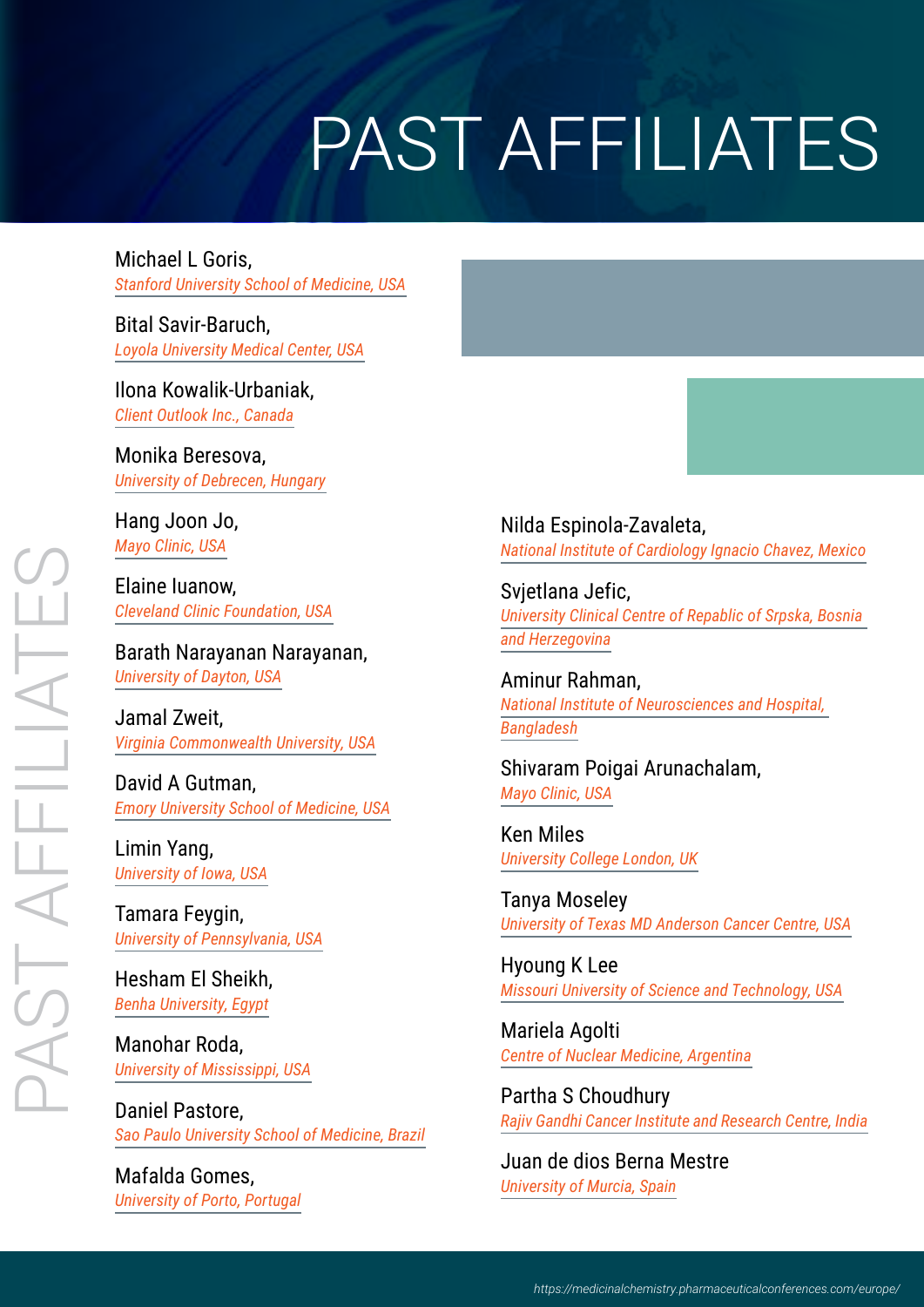## **London** Attractions